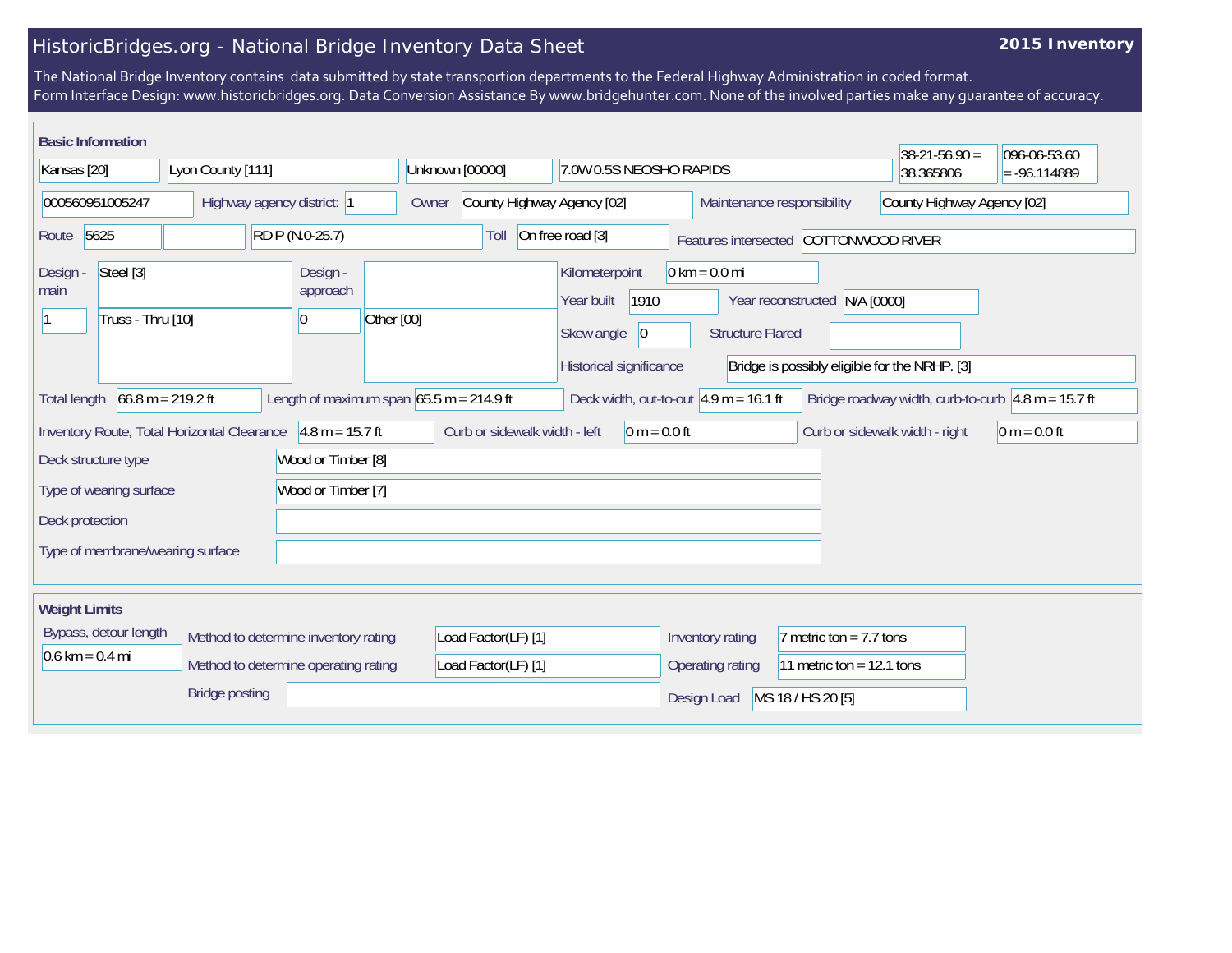| <b>Functional Details</b>                                                                                                             |                                                                                        |  |  |  |  |  |  |  |
|---------------------------------------------------------------------------------------------------------------------------------------|----------------------------------------------------------------------------------------|--|--|--|--|--|--|--|
| Average daily truck traffi<br><b>Average Daily Traffic</b><br> 30                                                                     | Year 2007<br>$ 30\rangle$<br>2029<br>Future average daily traffic<br>%<br>Year         |  |  |  |  |  |  |  |
| Road classification<br>Minor Collector (Rural) [08]                                                                                   | $4.9 m = 16.1 ft$<br>Lanes on structure 1<br>Approach roadway width                    |  |  |  |  |  |  |  |
| Type of service on bridge Highway [1]                                                                                                 | Direction of traffic One lane bridge for 2 - way traffic [3]<br>Bridge median          |  |  |  |  |  |  |  |
| Parallel structure designation<br>No parallel structure exists. [N]                                                                   |                                                                                        |  |  |  |  |  |  |  |
| Type of service under bridge<br>Waterway [5]                                                                                          | Navigation control<br>$ 0\rangle$<br>Lanes under structure                             |  |  |  |  |  |  |  |
| $0 = N/A$<br>Navigation vertical clearanc                                                                                             | Navigation horizontal clearance $\overline{0}$ = N/A                                   |  |  |  |  |  |  |  |
| Minimum navigation vertical clearance, vertical lift bridge                                                                           | Minimum vertical clearance over bridge roadway<br>$4.57 m = 15.0 ft$                   |  |  |  |  |  |  |  |
| Minimum lateral underclearance reference feature Feature not a highway or railroad [N]                                                |                                                                                        |  |  |  |  |  |  |  |
| Minimum lateral underclearance on left $0 = N/A$<br>Minimum lateral underclearance on right $99.9 =$ Unlimited                        |                                                                                        |  |  |  |  |  |  |  |
| Minimum vertical underclearance reference feature Feature not a highway or railroad [N]<br>Minimum Vertical Underclearance $ 0 = N/A$ |                                                                                        |  |  |  |  |  |  |  |
| Appraisal ratings - underclearances N/A [N]                                                                                           |                                                                                        |  |  |  |  |  |  |  |
|                                                                                                                                       |                                                                                        |  |  |  |  |  |  |  |
| <b>Repair and Replacement Plans</b>                                                                                                   |                                                                                        |  |  |  |  |  |  |  |
| Work to be done by contract [1]<br>Type of work to be performed<br>Work done by                                                       |                                                                                        |  |  |  |  |  |  |  |
| Bridge rehabilitation because of general structure<br>deterioration or inadequate strength. [35]                                      | Bridge improvement cost<br>255000<br>25000<br>Roadway improvement cost                 |  |  |  |  |  |  |  |
|                                                                                                                                       | $76.8 m = 252.0 ft$<br>Length of structure improvement<br>Total project cost<br>382000 |  |  |  |  |  |  |  |
|                                                                                                                                       | Year of improvement cost estimate                                                      |  |  |  |  |  |  |  |
|                                                                                                                                       | Border bridge - state<br>Border bridge - percent responsibility of other state         |  |  |  |  |  |  |  |
|                                                                                                                                       | Border bridge - structure number                                                       |  |  |  |  |  |  |  |